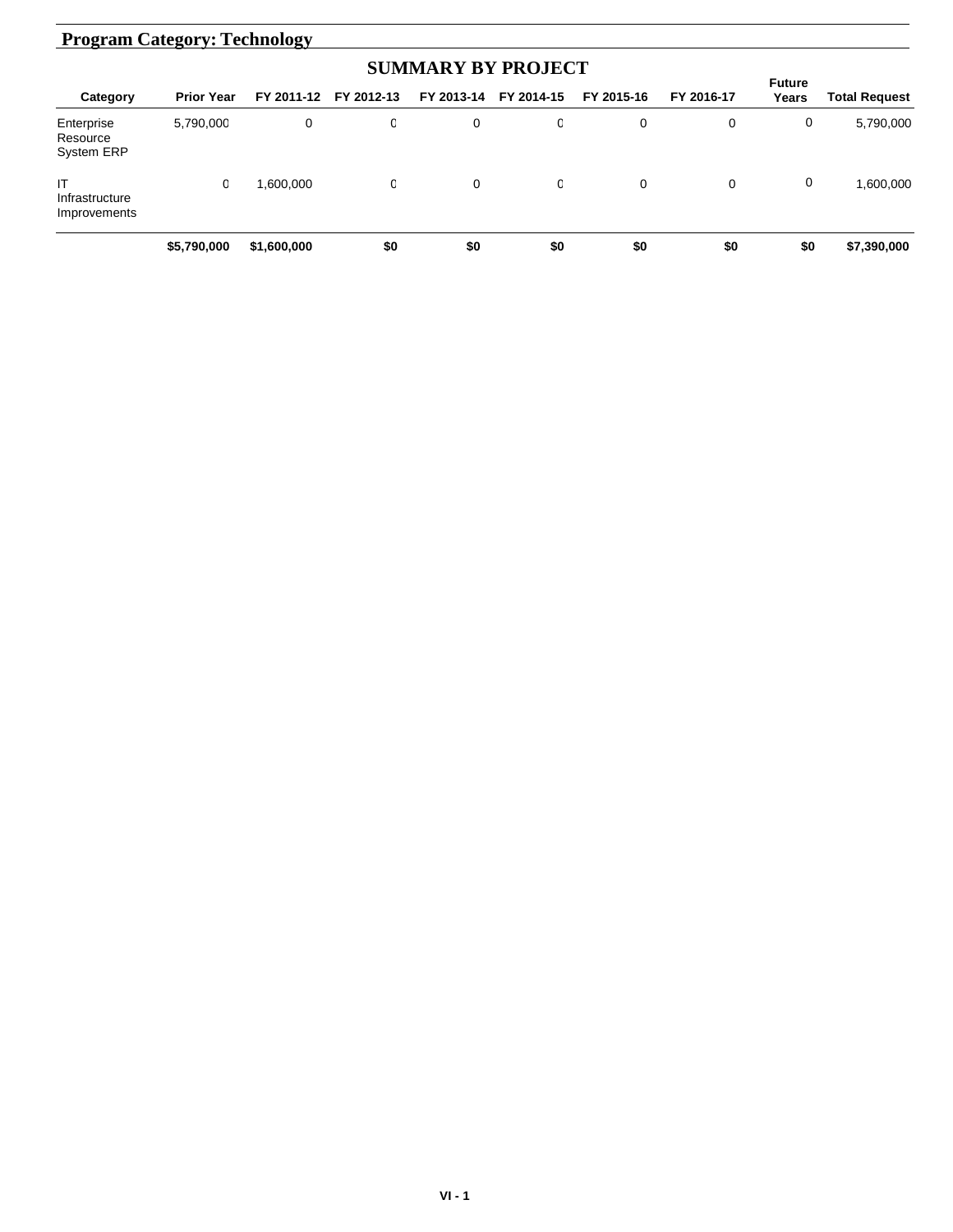## **SUMMARY BY REVENUE SOURCE**

| Category                 | <b>Prior Year</b> | FY 2011-12  |     | FY 2012-13 FY 2013-14 | FY 2014-15 | FY 2015-16 | FY 2016-17 | <b>Future</b><br>Years | <b>Total Funds</b> |
|--------------------------|-------------------|-------------|-----|-----------------------|------------|------------|------------|------------------------|--------------------|
|                          |                   |             |     |                       |            |            |            |                        |                    |
| Unidentified             | $\Omega$          |             |     |                       |            |            |            |                        | 0                  |
| <b>Rev Unauthorized</b>  |                   |             |     |                       |            |            |            |                        | 0                  |
| <b>Rev Authorized</b>    | 0                 | 0           |     |                       |            |            |            |                        | 0                  |
| Pay-As-You-Go            | 0                 |             |     |                       |            |            |            |                        | 0                  |
| Other                    | 0                 | 1,600,000   |     |                       |            |            |            |                        | 1,600,000<br>0     |
| Intergovernmental        | 0                 |             |     |                       |            |            |            |                        | 0                  |
| <b>Installment Sales</b> | 0                 |             |     |                       |            |            |            |                        | 0                  |
| <b>Impact Fees</b>       | O                 | 0           |     |                       |            |            |            |                        | $\Omega$           |
| <b>GOB Unauthorized</b>  |                   |             |     |                       |            |            |            |                        | 0                  |
| <b>GOB Authorized</b>    | 5,790,000         | 0           | 0   |                       |            |            |            |                        | 5,790,000<br>0     |
|                          | \$5,790,000       | \$1,600,000 | \$0 | \$0                   | \$0        | \$0        | \$0        |                        | \$0<br>\$7,390,000 |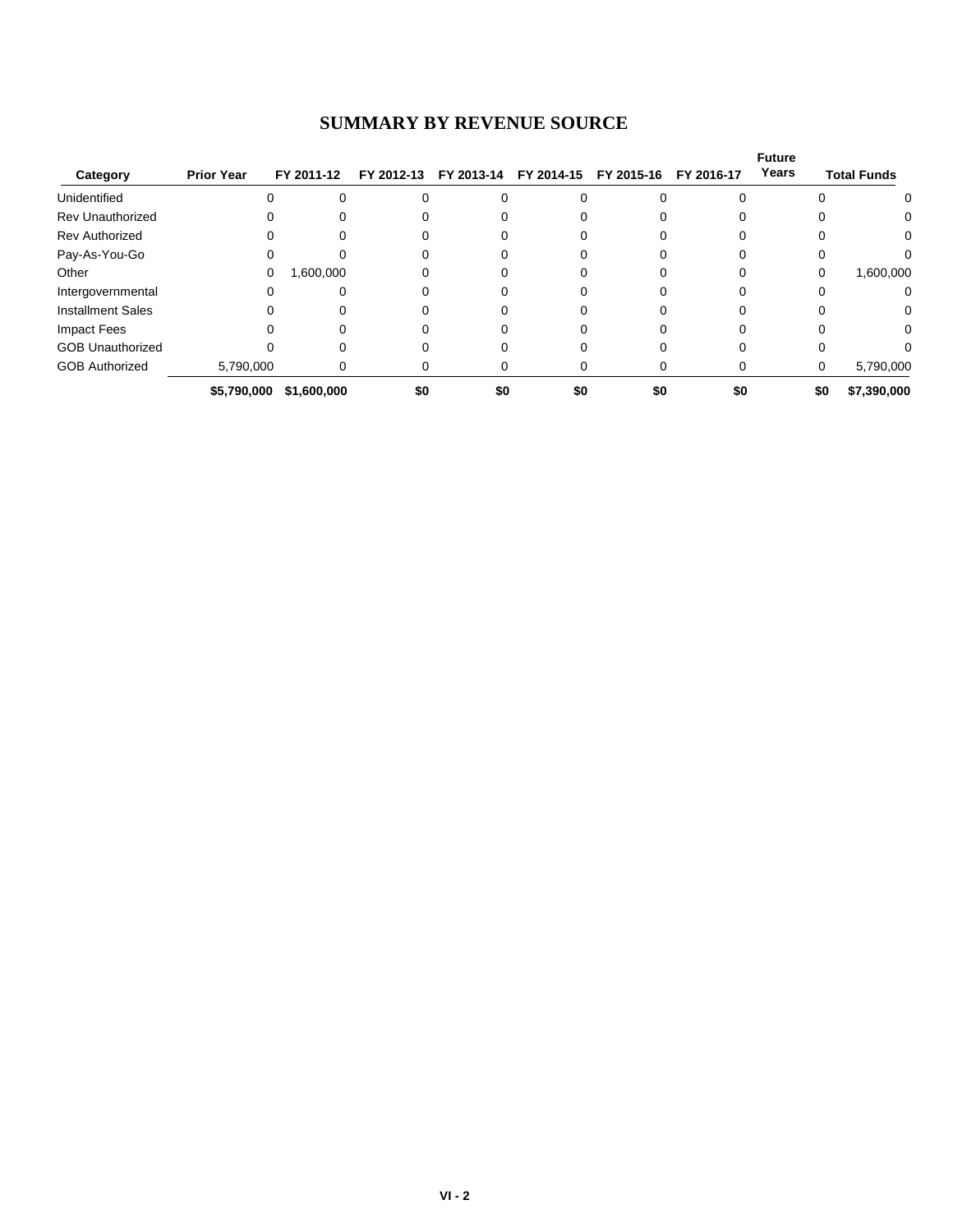## **CITY OF DURHAM CAPITAL IMPROVEMENTS PROGRAM**

| Service Area                   | Department                  |                                                                   |            | Division/Program:                                                                                                                                       |                         |              | District:                   |                        |              |  |  |
|--------------------------------|-----------------------------|-------------------------------------------------------------------|------------|---------------------------------------------------------------------------------------------------------------------------------------------------------|-------------------------|--------------|-----------------------------|------------------------|--------------|--|--|
| Technology                     | <b>Technology Solutions</b> |                                                                   |            | Technology                                                                                                                                              |                         |              |                             |                        |              |  |  |
| <b>Project Title</b>           | <b>Pin Number</b>           |                                                                   |            | Master Plan                                                                                                                                             |                         |              |                             |                        |              |  |  |
| Enterprise Resource System ERP |                             |                                                                   |            |                                                                                                                                                         |                         |              |                             |                        |              |  |  |
| <b>Project Description</b>     |                             |                                                                   |            |                                                                                                                                                         |                         |              |                             |                        |              |  |  |
| project.                       |                             | implementation costs. Secondary elements include the maintenance, |            | The primary elements of this project are the ERP software and associated<br>hardware, additional staffing and consultant services needed to support the |                         |              | Picture<br><b>Available</b> |                        |              |  |  |
| <b>PROJECT STATUS -</b>        |                             | <b>April 2011</b>                                                 |            |                                                                                                                                                         | <b>PROJECTED DATES:</b> |              |                             | <b>TYPE REQUEST</b>    |              |  |  |
| <b>Total Expenditures</b>      | \$5,424,548                 | Beginning                                                         |            | 07/04                                                                                                                                                   |                         | Continuation |                             |                        |              |  |  |
|                                |                             |                                                                   | Completion | 01/12                                                                                                                                                   |                         |              |                             |                        |              |  |  |
|                                |                             |                                                                   |            |                                                                                                                                                         |                         |              |                             |                        |              |  |  |
| <i><b>Appropriation</b></i>    | <b>Prior Year</b>           | 2011-12                                                           | 2012-13    | 2013-14                                                                                                                                                 | 2014-15                 | 2015-16      | 2016-17                     | <b>Future</b><br>Years | <b>TOTAL</b> |  |  |
| Construction                   | \$5,790,000                 | \$0                                                               | \$0        | \$0                                                                                                                                                     | \$0                     | \$0          | \$0                         | \$0                    | \$5,790,000  |  |  |
| <b>Total</b>                   | \$5,790,000                 | \$0                                                               | \$0        | \$0                                                                                                                                                     | \$0                     | \$0          | \$0                         | \$0                    | \$5,790,000  |  |  |
| Revenue                        | <b>Prior Year</b>           | 2011-12                                                           | 2012-13    | 2013-14                                                                                                                                                 | 2014-15                 | 2015-16      | 2016-17                     | <b>Future</b><br>Years | <b>TOTAL</b> |  |  |
| Pay-As-You-Go                  | \$0                         | \$0                                                               | \$0        | \$0                                                                                                                                                     | \$0                     | \$0          | \$0                         | \$0                    | \$0          |  |  |
| <b>GOB Authorized</b>          | \$5,790,000                 | \$0                                                               | \$0        | \$0                                                                                                                                                     | \$0                     | \$0          | \$0                         | \$0                    | \$5,790,000  |  |  |
| <b>GOB Unauthorized</b>        | \$0                         | \$0                                                               | \$0        | \$0                                                                                                                                                     | \$0                     | \$0          | \$0                         | \$0                    | \$0          |  |  |
| <b>Rev Authorized</b>          | \$0                         | \$0                                                               | \$0        | \$0                                                                                                                                                     | \$0                     | \$0          | \$0                         | \$0                    | \$0          |  |  |
| <b>Rev Unauthorized</b>        | \$0                         | \$0                                                               | \$0        | \$0                                                                                                                                                     | \$0                     | \$0          | \$0                         | \$0                    | \$0          |  |  |
| <b>Installment Sales</b>       | \$0                         | \$0                                                               | \$0        | \$0                                                                                                                                                     | \$0                     | \$0          | \$0                         | \$0                    | \$0          |  |  |
| Impact Fees                    | \$0                         | \$0                                                               | \$0        | \$0                                                                                                                                                     | \$0                     | \$0          | \$0                         | \$0                    | \$0          |  |  |
| Intergovernmental              | \$0                         | \$0                                                               | \$0        | \$0                                                                                                                                                     | \$0                     | \$0          | \$0                         | \$0                    | \$0          |  |  |
| Other                          | \$0                         | \$0                                                               | \$0        | \$0                                                                                                                                                     | \$0                     | \$0          | \$0                         | \$0                    | \$0          |  |  |
| Unidentified                   | \$0                         | \$0                                                               | \$0        | \$0                                                                                                                                                     | \$0                     | \$0          | \$0                         | \$0                    | \$0          |  |  |
| <b>Total</b>                   | \$5,790,000                 | \$0                                                               | \$0        | \$0                                                                                                                                                     | \$0                     | \$0          | \$0                         | \$0                    | \$5,790,000  |  |  |
| <b>Operating</b>               | <b>Prior Year</b>           | 2011-12                                                           | 2012-13    | 2013-14                                                                                                                                                 | 2014-15                 | 2015-16      | 2016-17                     | <b>Future</b><br>Years | <b>TOTAL</b> |  |  |
| <b>Capital Outlay</b>          | \$0                         | \$0                                                               | \$0        | \$0                                                                                                                                                     | \$0                     | \$0          | \$0                         | \$0                    | \$0          |  |  |
| Maint/Operations               | \$640,000                   | \$160,000                                                         | \$160,000  | \$0                                                                                                                                                     | \$0                     | \$0          | \$0                         | \$0                    | \$960,000    |  |  |
| Personnel                      | \$0                         | \$0                                                               | \$0        | \$0                                                                                                                                                     | \$0                     | \$0          | \$0                         | \$0                    | \$0          |  |  |
| <b>Total</b>                   | \$640,000                   | \$160,000                                                         | \$160,000  | \$0                                                                                                                                                     | \$0                     | \$0          | \$0                         | \$0                    | \$960,000    |  |  |